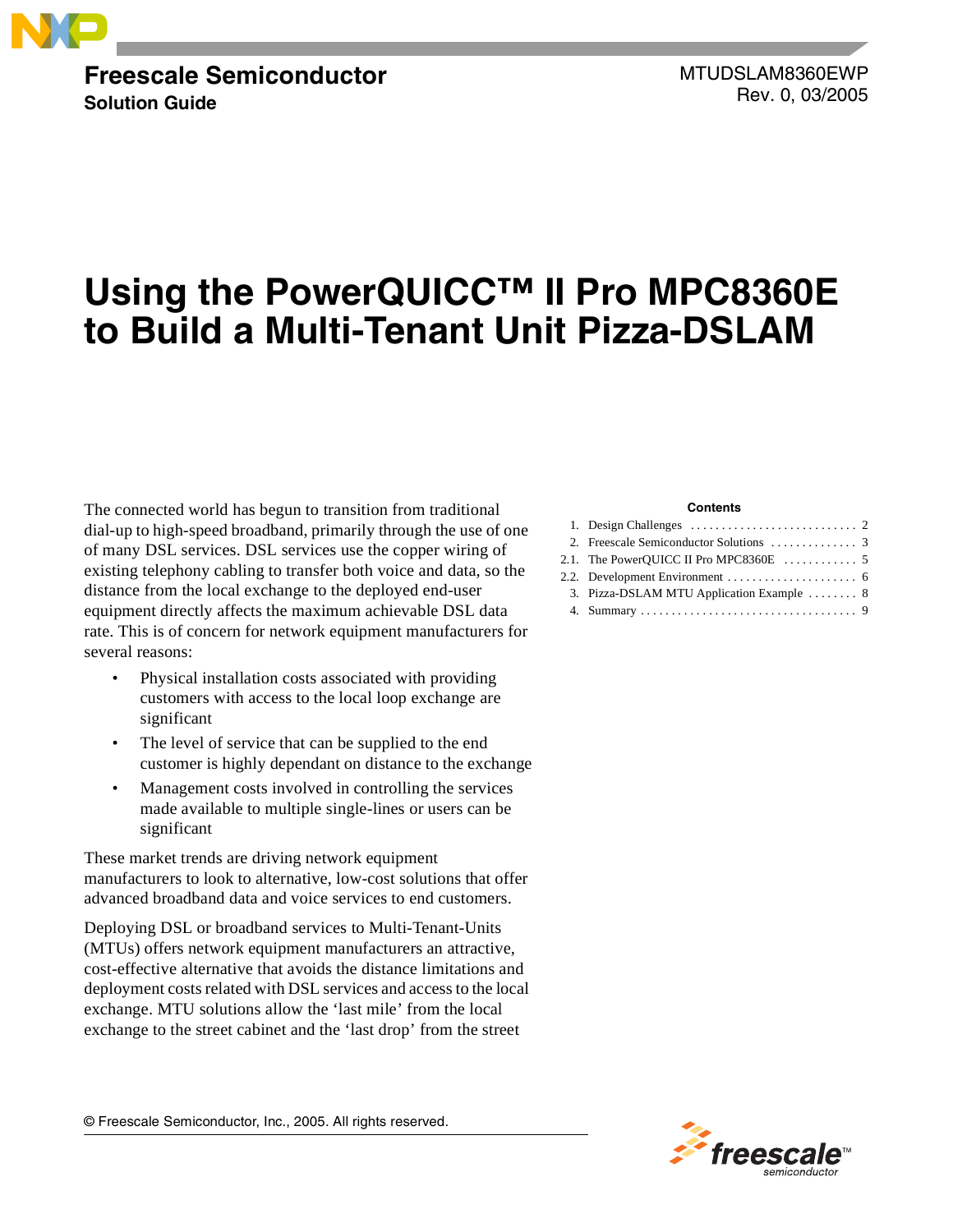

### **Design Challenges**

cabinet to the end-user equipment to be controlled entirely by the service provider, as shown in [Figure 1](#page-1-1).

MTUs provide a high concentration of commercial or residential users. The cheapest deployment solution for the service provider is to re-use existing wiring such as Ethernet or DSL in conjunction with an access concentrator or DSLAM (DSL Access Multiplexer). Providers can then run fiber from their Central Office (CO) out to a small DSLAM located within an MTU and give building tenants the services and data rates they require. These small MTU DSLAMs are often called Pizza-DSLAMs due to their small, thin, box-like dimensions.



**Figure 1. MTU Pizza-DSLAM—Bypassing the Local Loop**

# <span id="page-1-1"></span><span id="page-1-0"></span>**1 Design Challenges**

Although direct cost is often the most critical factor in a design, a rapid return on investment (ROI) is of paramount concern for service providers. This is directly related to the processing capabilities of the end Pizza-DSLAM design. For example, high system throughput and the number of supported ports allow a faster ROI as more tenants are connected from one DSLAM and can be charged more for premium rate services. Typically, 48 ports or more are currently required with total aggregated throughput rates in excess of 1Gbps.

Because many older buildings do not have distributed LAN networks established, Pizza-DSLAMs must be capable of supporting cable-based technologies such as xDSL, as well as modern packet based technologies. A Pizza-DSLAM that can handle both ATM and Ethernet traffic means that wider range of services can be supported. This type of design also dictates a requirement for ATM-Ethernet interworking.

The Pizza-DSLAM must be capable of terminating a tenant's ATM-based xDSL lines and encapsulating the data into packets before forwarding them across the service provider's Gigabit Ethernet backbone. Using ATM as the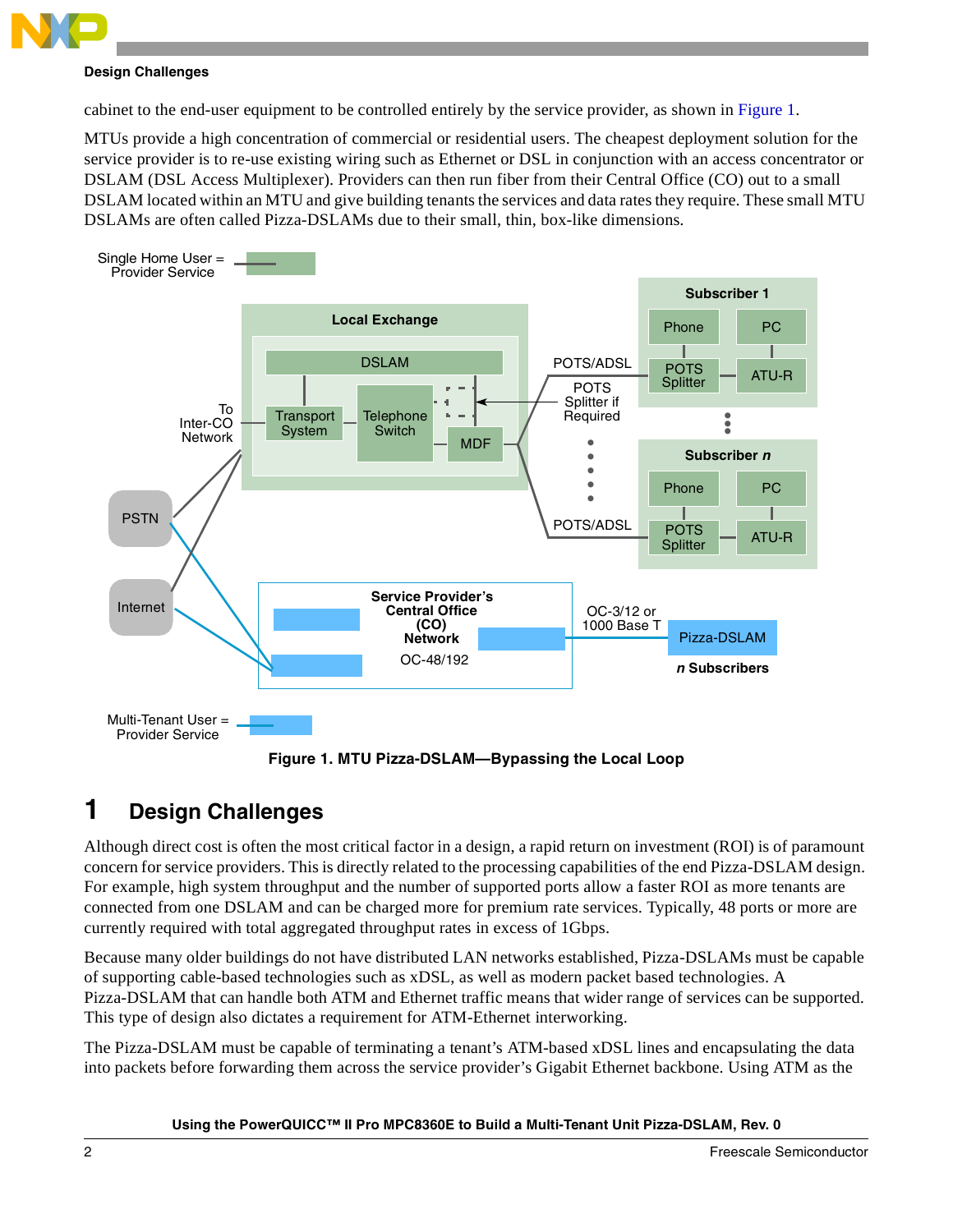

transport technology, MTU connections can easily migrate to higher data rates, such as OC-3/STM-1 or OC-12/STM-4, allowing future throughput enhancements and services for connected tenants. The support of different ATM Adaptation Layers (AAL1, AAL2 and AAL5) allows a range of triple-play services to be supported.

Because all connected MTU users share the same common Pizza-DSLAM, protecting the privacy of each subscriber's data becomes a highly critical issue. This requires that the end Pizza-DSLAM solution is capable of supporting Virtual LANs (VLAN) using the 802.1Q standard—allowing complete subnet separation and isolation for each connected tenant. Preventing users from accessing the databases of other tenants is another design requirement and this can be achieved using MPLS VPN as well as port filtering techniques such as IP/MAC filtering and IP access control.

Using Pizza-DSLAMs to connect multiple users together presents further design challenges. Most service providers have service level agreements, which guarantee a specific Quality of Service (QoS) with options for further service upgrades. Furthermore, streaming applications such as video, multi-media games and Voice over IP (VoIP) require a guaranteed bandwidth. Pizza-DSLAM designs must therefore have the ability to provide multi-level QoS, guaranteed bandwidth levels and the ability to bill per network usage.

Traditional design challenges are relevant to Pizza-DSLAM solutions. Silicon suppliers must ensure that their end-system communications processor can support a wide range of applications protocols and communication functions and also must have the capability to deliver scaleable system solutions in the future, while keeping system cost and power consumption to a minimum. In addition, the need to provide high levels of support in the form of applications protocols and software drivers, development systems, and third party tools solutions is mandatory.

# <span id="page-2-0"></span>**2 Freescale Semiconductor Solutions**

In the competitive DSLAM market, highly integrated, cost-effective and scalable system solutions are required. With these system requirements in mind, Freescale is pleased to introduce the latest addition to its popular PowerQUICC family of microprocessors—the PowerQUICC II Pro MPC8360E.

The MPC8360E incorporates the e300, 603e core which includes 32 Kbytes of L1 instruction and data caches, 32-bit PCI bridge, four DMA channels, USB support, dual 32-bit DDR memory controller, a double precision floating point unit and on-board memory management units. A block diagram of the MPC8360E is shown in [Figure 2](#page-3-0).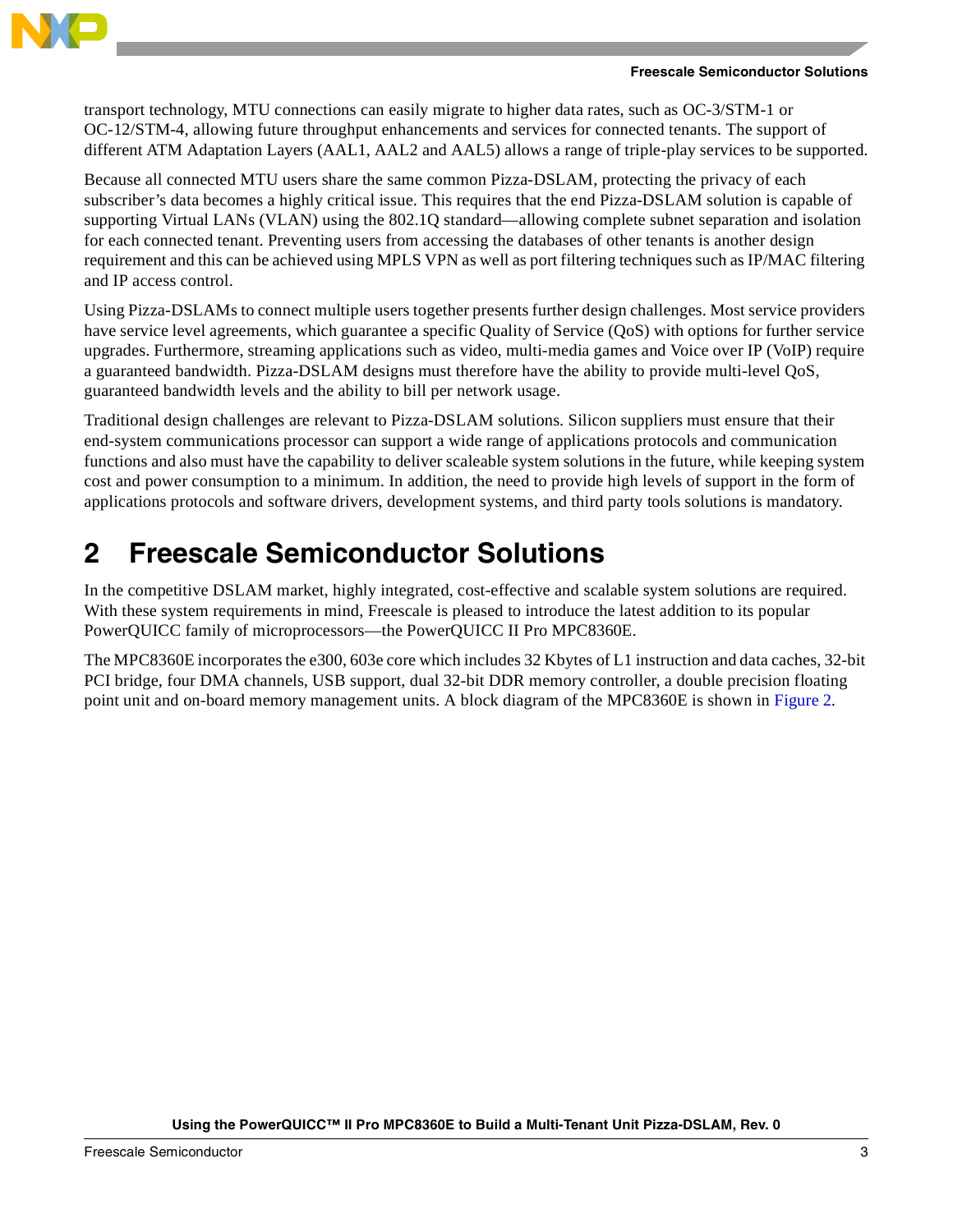

#### **Freescale Semiconductor Solutions**



**Figure 2. MPC8360E Block Diagram**

<span id="page-3-0"></span>A new communications complex—the QUICC™ Engine—forms the heart of the networking capability of the MPC8360E. The QUICC Engine contains several peripheral controllers and integrates two 32-bit RISC controllers. Each RISC controller can control multiple peripherals and work together to provide increased aggregated system bandwidth for higher throughput applications. Protocol support is provided by the main workhorses of the device—the unified communication controllers (UCCs) and multi-channel communication controller (MCC).

Each of the eight UCCs can support a variety of communication protocols: 10/100/1000 Mbps Ethernet through a Media-Independent Interface, ATM / POS PHY support up to OC-12 speeds, Serial ATM, Multi-PHY ATM, HDLC, UART, Multi-Link/Class PPP, BISYNC and 64 TDM channels. Each MCC is capable of supporting up to 256 TDM channels in either transparent or HDLC channel modes and multiplexing almost any combination of sub-groups into a single or multiple TDM stream. Inverse Multiplexing over ATM is supported and allows ATM traffic to be distributed across multiple E1/T1 circuits. This allows service providers to lease the exact bandwidth that subscriber's request.

In addition, the QUICC Engine can also support two UTOPIA level 2 or two POS interfaces, each interface capable of supporting 124 Multi-PHY, or up to two, 128 Multi-PHY interfaces using extended address mode. The QUICC Engine also features an integrated 8-port, L2 Ethernet switch which can provide 4 priority levels on each port,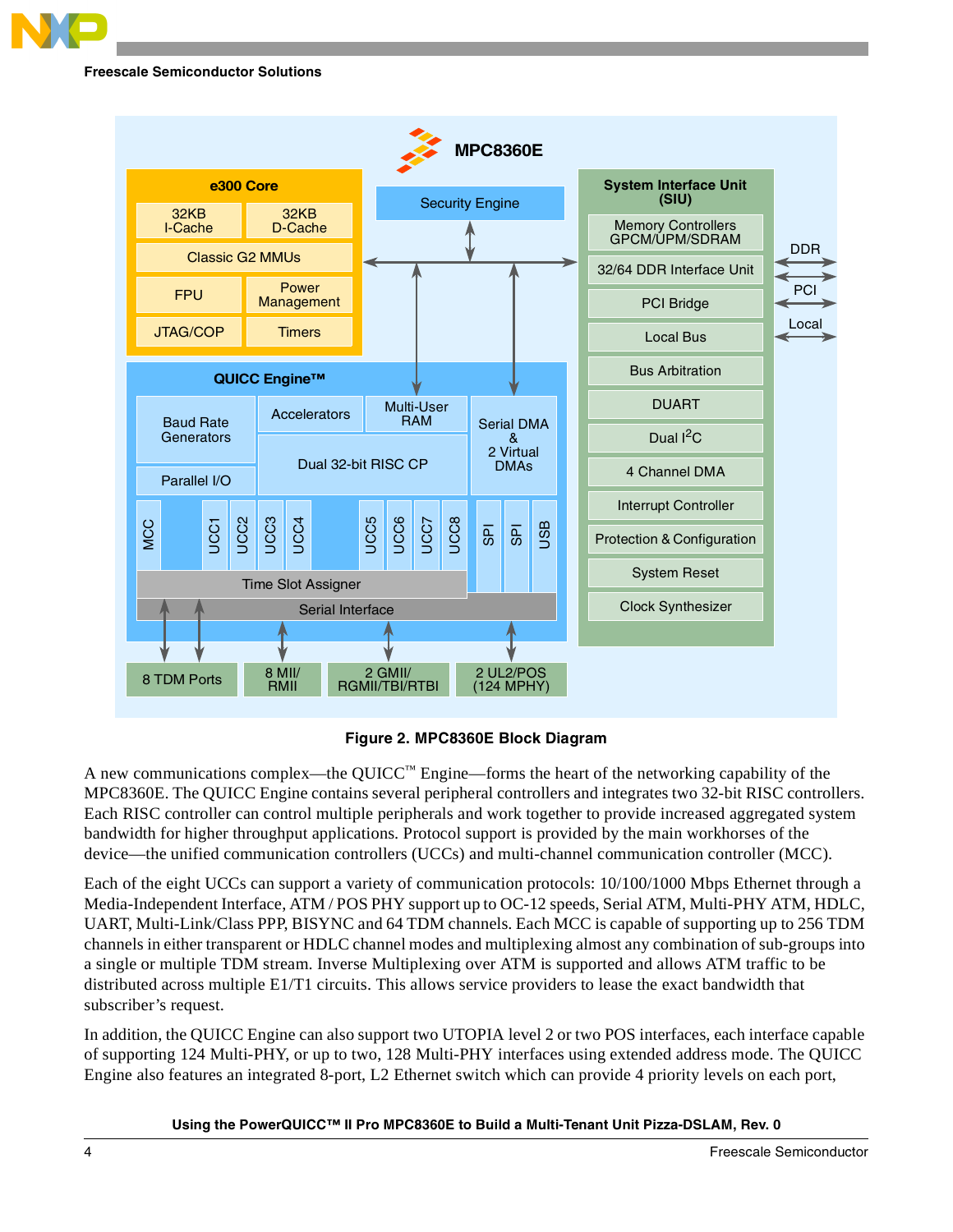

VLAN functionality, IGMP snooping, network auto-negotiation function, store-and-forward switching and packet-error filtering. Enhanced interworking features within the QUICC Engine helps offload the main CPU. The QUICC Engine can provide ATM-to-ATM switching, Ethernet to ATM switching with L3 / L4 support and PPP interworking.

The MPC8360E's security engine allows CPU-intensive cryptographic operations to be offloaded from the main CPU core. The security-processing accelerator provides hardware acceleration for the DES, 3DES, AES, SHA-1, MD-5, and ARC-4 algorithms. It includes a public key accelerator and an on-chip random number generator.

In summary, the MPC8360E provides DSLAM line-card vendors with a highly integrated, fully programmable communications processor that allows reuse of existing legacy PowerQUICC II and III software drivers and microcode packages. This helps ensure that a low cost system solution can be quickly developed and will offer flexibility to accommodate new standards and evolving system requirements.

# <span id="page-4-0"></span>**2.1 The PowerQUICC II Pro MPC8360E**

The PowerQUICC II Pro MPC8360E is a high performance, highly integrated communication processor solution that offers the following.

## **2.1.1 MPC8360E Features**

- High-performance, low power (< 5W typical power dissipation), and cost-effective communications processor
- The MPC8360E QUICC Engine offers a future proof solution for next generation designs by supporting programmable protocol termination, network interface termination, and interworking features to meet evolving protocol standards
- Single platform architecture supports the convergence of IP packet networks and ATM networks, including interworking between these networks
- Simplified network interface card design with a cost-effective single chip data plane/control plane solution for ATM or IP packet processing (or both). This reduced component count, board power consumption and board real estate.
- Universal network interface card design for multiple applications, which lowers costs and reduces time-to-market
- Built-in proprietary, hardware accelerators that accelerate data plane traffic, such as interworking, and control plane packet snooping, such as IGMP, VLAN tagging, DHCP, and so on
- DDR memory controller—one 64-bit or 2x32-bit interfaces that split data and control plane traffic at up to 333 MHz
- e300 PowerPC core (enhanced version of 603e core with 32 Kbytes of Level 1 Instruction and 32 Kbytes of Level 1 Data caches)
- 32-bit PCI interface
- 32-bit Local Bus interface
- USB
- Integrated 8-port L2 Ethernet switch
	- 8 connection ports of 10/100 Mbps MII/RMII & one CPU internal port
	- Each port supports four priority levels
	- Priority levels used with VLAN tags or IP TOS field to implement QoS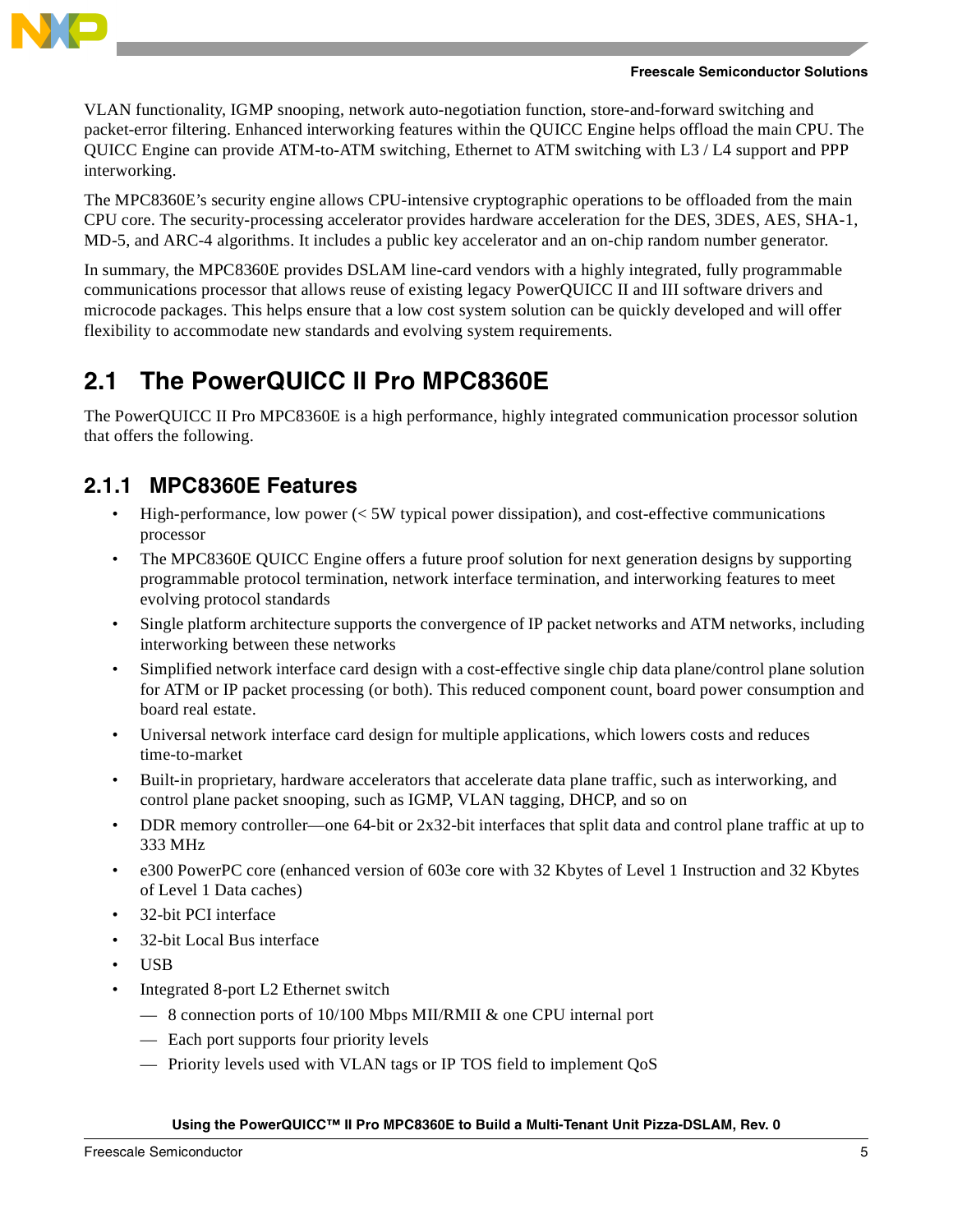### **Freescale Semiconductor Solutions**

- QoS types of traffic, such as voice, video, and data
- A security engine provides termination or encrypted plane traffic
- High degree of software compatibility with previous-generation PowerQUICC processor-based designs for backward compatibility and easier software migration
- Seamless connection to PowerQUICC III family devices for increased control (CPU) application processing requirements

### **2.1.1.1 Protocols**

- ATM SAR up to 622Mbps (OC-12) full duplex, with ATM traffic shaping (ATF TM4.1) for up to 64K ATM connections
- Support for ATM AAL1 structured and unstructured Circuit Emulation Service (CES 2.0)
- Support for IMA and ATM Transmission Convergence sub-layer
- ATM OAM handling features compatible with ITU-T I.610
- PPP, Multi-Link (ML-PPP), Multi-Class (MC-PPP) and PPP mux in accordance with the following RFCs: 1661, 1662, 1990, 2686 and 3153
- IP termination support for IPv4 and IPv6 packets including TOS, TTL and header checksum processing
- L2 Ethernet switching using MAC address or IEEE 802.1P/Q VLAN tags
- Support for ATM (AAL2/AAL5) to Ethernet (IP) interworking
- Extensive support for ATM statistics and Ethernet RMON/MIB statistics.
- Support for 256 channels or HDLC/Transparent or 128 channels of SS#7

### **2.1.1.2 Serial Interfaces**

- Support for two UL2 / POS-PHY interfaces with 124 Multi-PHY addresses each.
- Support for two 1000Mbps Ethernet interfaces using GMII or RGMII, TBI, RTBI.
- Support for up to eight 10/100Mbps Ethernet interfaces using MII or RMII
- Support for up to eight  $T1 / E1 / J1 / E3$  or DS-3 serial interfaces
- Support for dual UART, I<sup>2</sup>C and SPI interfaces.

System scalability is also made available through the number of UCCs and MCCs. The initial implementation offers eight UCCs and one MCC, however as a result of the system-on-a-chip design methodology used for the QUICC Engine, these numbers can be scaled to support an optimized mix of communications channels. The flexible architecture of the QUICC Engine allows customers to customize their own application protocol and filtering requirements, allowing Freescale to add more RISC engines and/or UCCs on future family derivatives.

# <span id="page-5-0"></span>**2.2 Development Environment**

Development tools, hardware platforms, software building blocks and application-specific software solutions are available from Freescale and our Freescale Alliance Program, including third party protocol and signaling stack suppliers, real time operating systems support and a variety of applications software support. All of this builds upon the existing industry standard PowerQUICC family support program.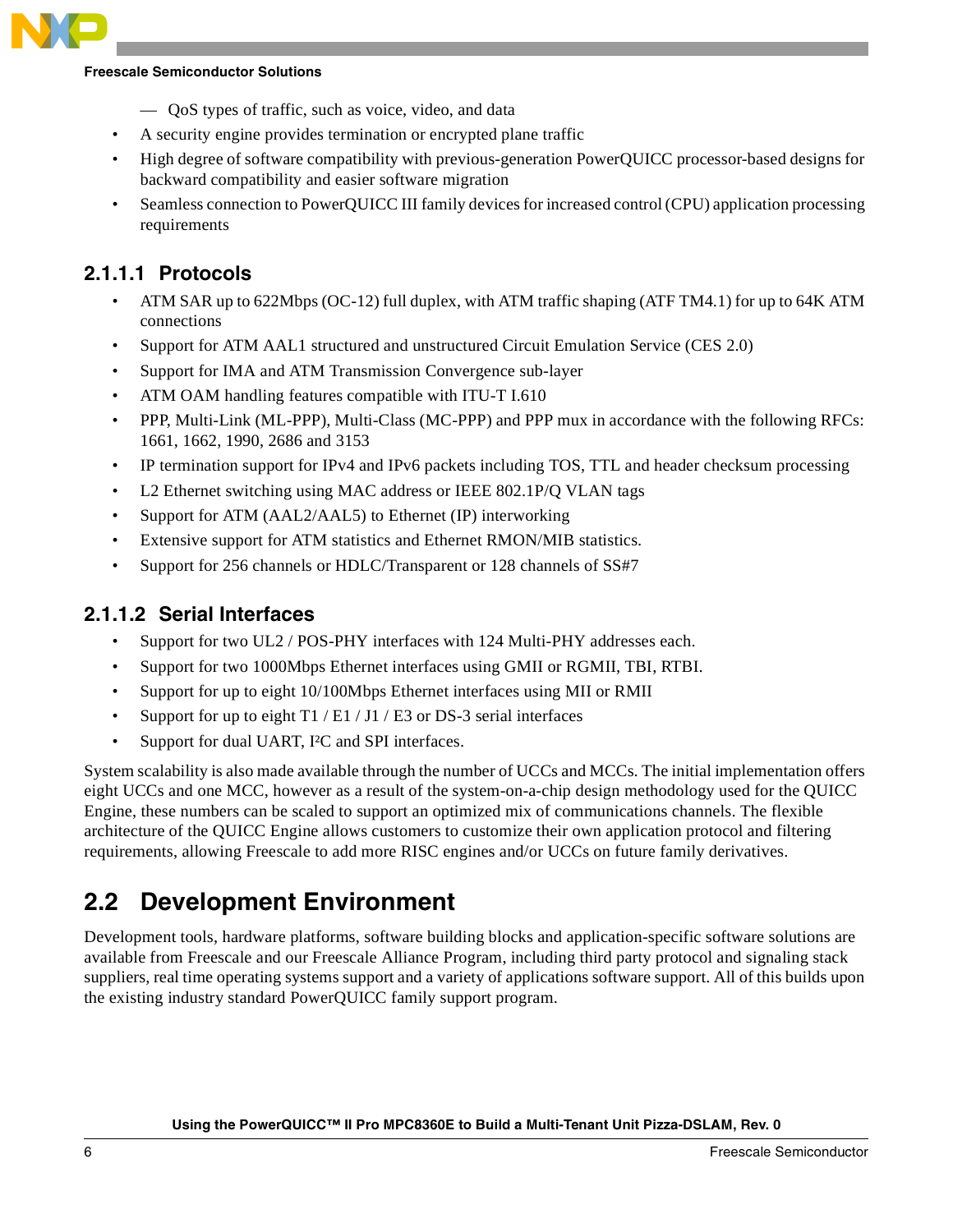

## **2.2.1 Software Development Tools**

To simplify and accelerate the development process, Freescale will provide a user-friendly, integrated development environment (IDE), which includes a compiler, instruction set simulator and debugger for the e300 PowerPC core.

## **2.2.2 Application Development System (ADS)**

Freescale provides an ADS board as a reference platform and programming development environment for the MPC8360E with a complete Linux Board Support Package. The ADS board will support on-board DDR SDRAM memory, a PCI interface, and a debug port and can be configured with optional daughter cards supporting protocols such as OC-3 or OC-12 ATM,  $8xT1/E1$  and Ethernet (10/100/1000Base T).

Also available is a complete development system based around the AdvancedTCA (ATCA) form factor chassis with a choice of AMC cards that can be operate stand alone, or as modular inserts into the main processor baseboard. This allows maximum flexibility for prototyping wireless network interface, control and base band applications using Freescale silicon solutions.

# **2.2.3 Modular Software Building Blocks**

The QUICC Engine will be supported by a complete set of configurable device API drivers and initialization software. [Figure 3](#page-6-0) shows the wealth of software protocols that the QUICC Engine with the e300 PowerPC™ core is able to provide.



<span id="page-6-0"></span>**Figure 3. Software Protocol Support for the QUICC Engine**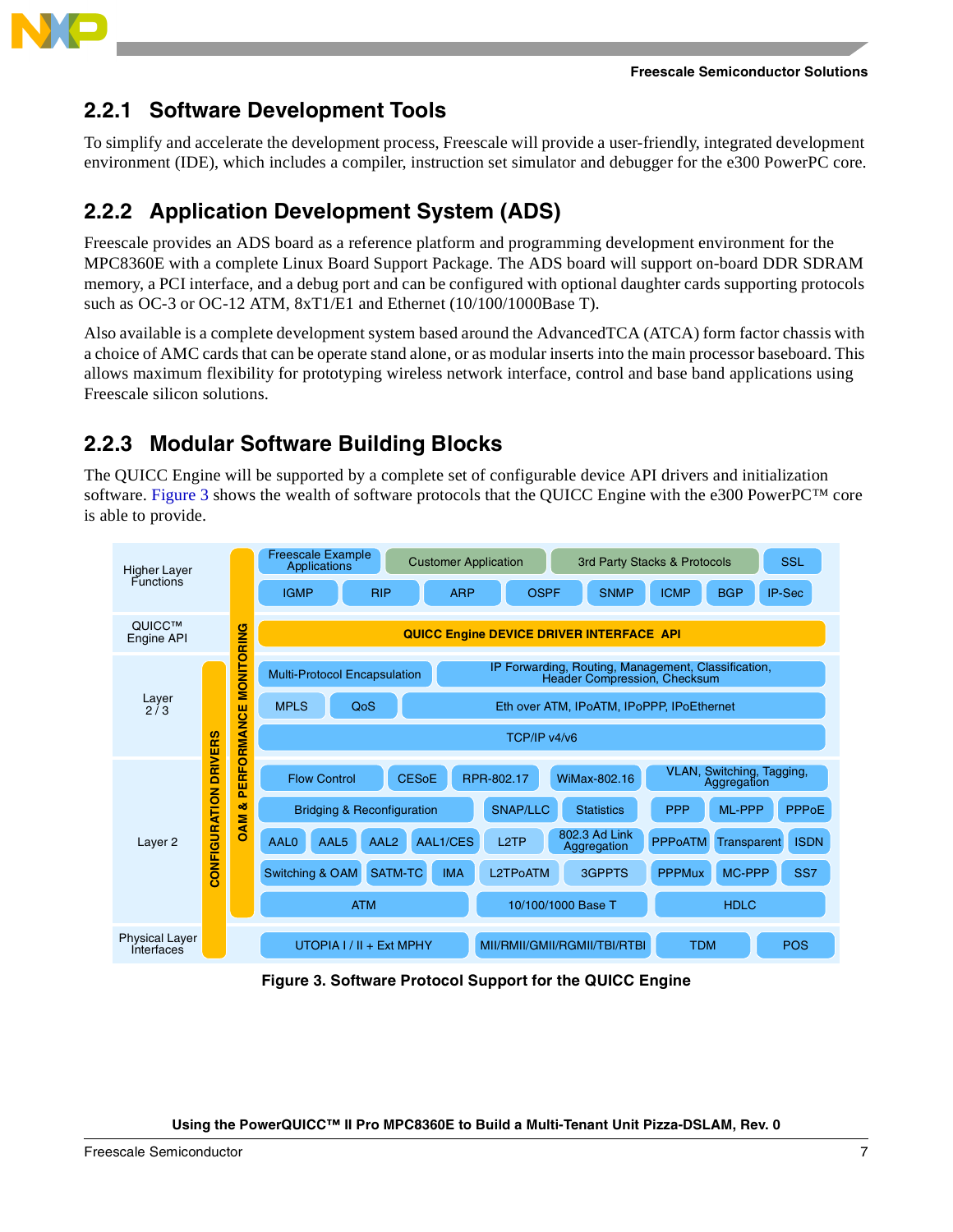

**Pizza-DSLAM MTU Application Example**

# <span id="page-7-0"></span>**3 Pizza-DSLAM MTU Application Example**

The internal features and protocols supported by the MPC8360E allow a wide range of different network solutions to be developed. [Figure 4](#page-7-1) illustrates how a typical MTU Pizza-DSLAM application can facilitate the convergence of packet and circuit switched networks.



**Figure 4. Freescale MPC8360E Pizza-DSLAM Example**

<span id="page-7-1"></span>As shown on the left hand side of the [Figure 4](#page-7-1), MTU subscribers connect to the DSLAM via DSL PHYs and the integrated UTOPIA interface on the MPC8360E.

If we consider that the application in [Figure 4](#page-7-1) is handling 48 ports of ADSL2 then each port will have a maximum data rate of 12Mbps downstream (for Annex A & B compliant equipment) and 1Mbps upstream (for Annex J compliant equipment). This generates an aggregate bandwidth of 624Mbps that must be handled through the uplink. Connection to the service provider's central office can be made using either two Gigabit Ethernet interfaces or an ATM interface depending on the type of switch fabric in the uplink network. Again, both Gigabit Ethernet MACs are fully integrated within the MPC8360E to minimize system footprint and simplify board layout.

In this type of application, the MPC8360E uses its internal interworking features to offload the e300 CPU. ATM-ATM interworking is used to transfer data from the ATM based DSL MTU subscriber inputs, through the RISC cores within the QUICC Engine and out through the other ATM UTOPIA on the uplink port. In the event that the uplink switch fabric is Ethernet-based then ATM-Ethernet interworking is provided by the MPC8360E.

The main system memory is provided by the DDR interface, which can either support one 64-bit or two 32-bit interfaces. This dual DDR architecture allows equipment providers to partition system parameters and data in an extremely efficient way. This helps ensure that data does not get blocked as the data plane can be completely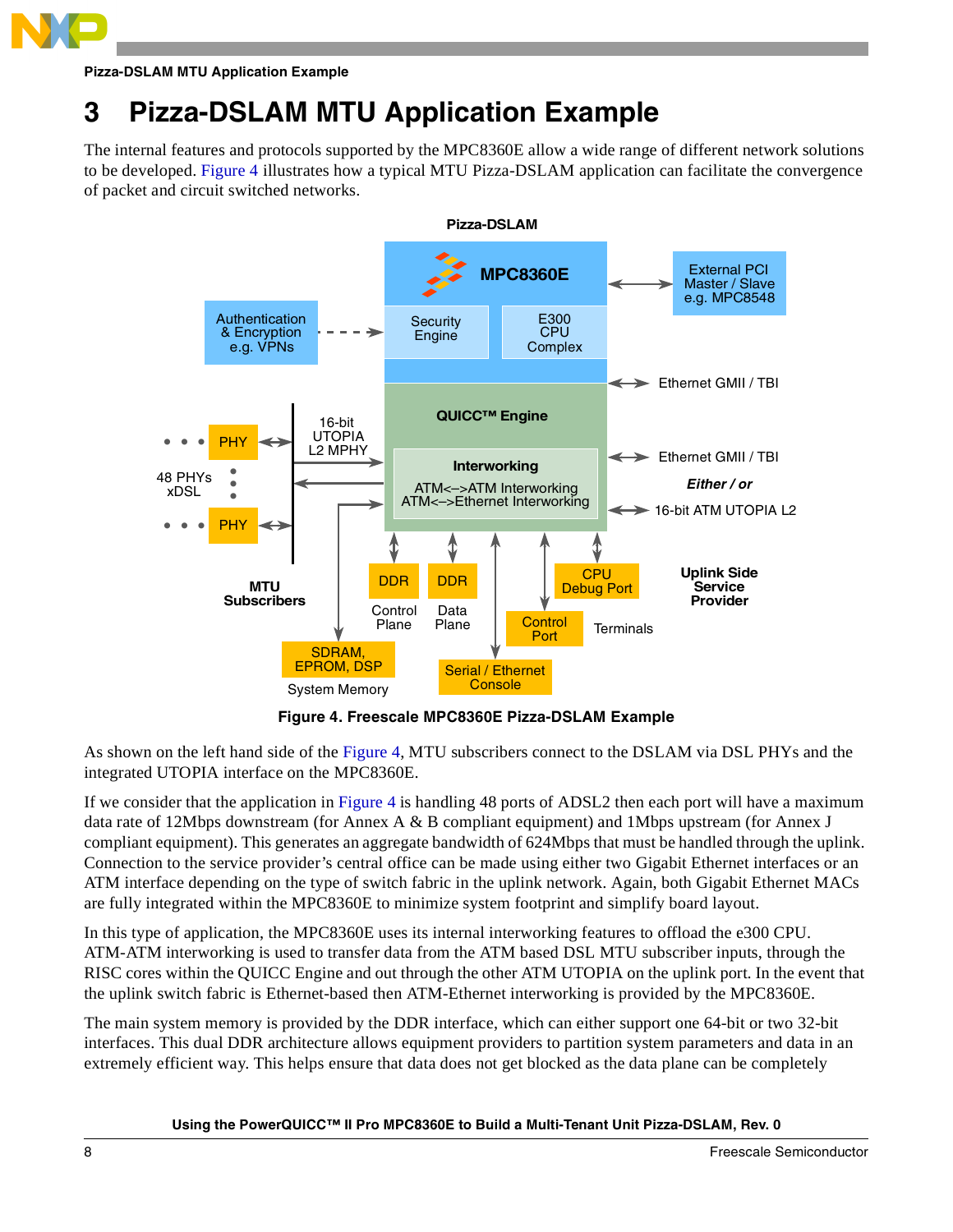

#### **Summary**

decoupled between the QUICC Engine/DDR memory and control plane transactions. The local bus can be used for SDRAM or on-board FLASH Eprom. The remaining unused UCCs can be configured as system terminals to allow some external I/O mechanism for debug and control. Finally, should the condition arise, the CPU can be debugged via the on-board JTAG interface.

# <span id="page-8-0"></span>**4 Summary**

The PowerQUICC II Pro MPC8360E with the new QUICC Engine is a significant step forward in performance, integration and cost effectiveness for a wide variety of applications. For flexible, high performance, multi-tenant user unit DSLAM the MPC8360E offers a comprehensive feature set that enables cost effective solutions with an unrivalled level of versatility to evolve as both standards and the system requirements change.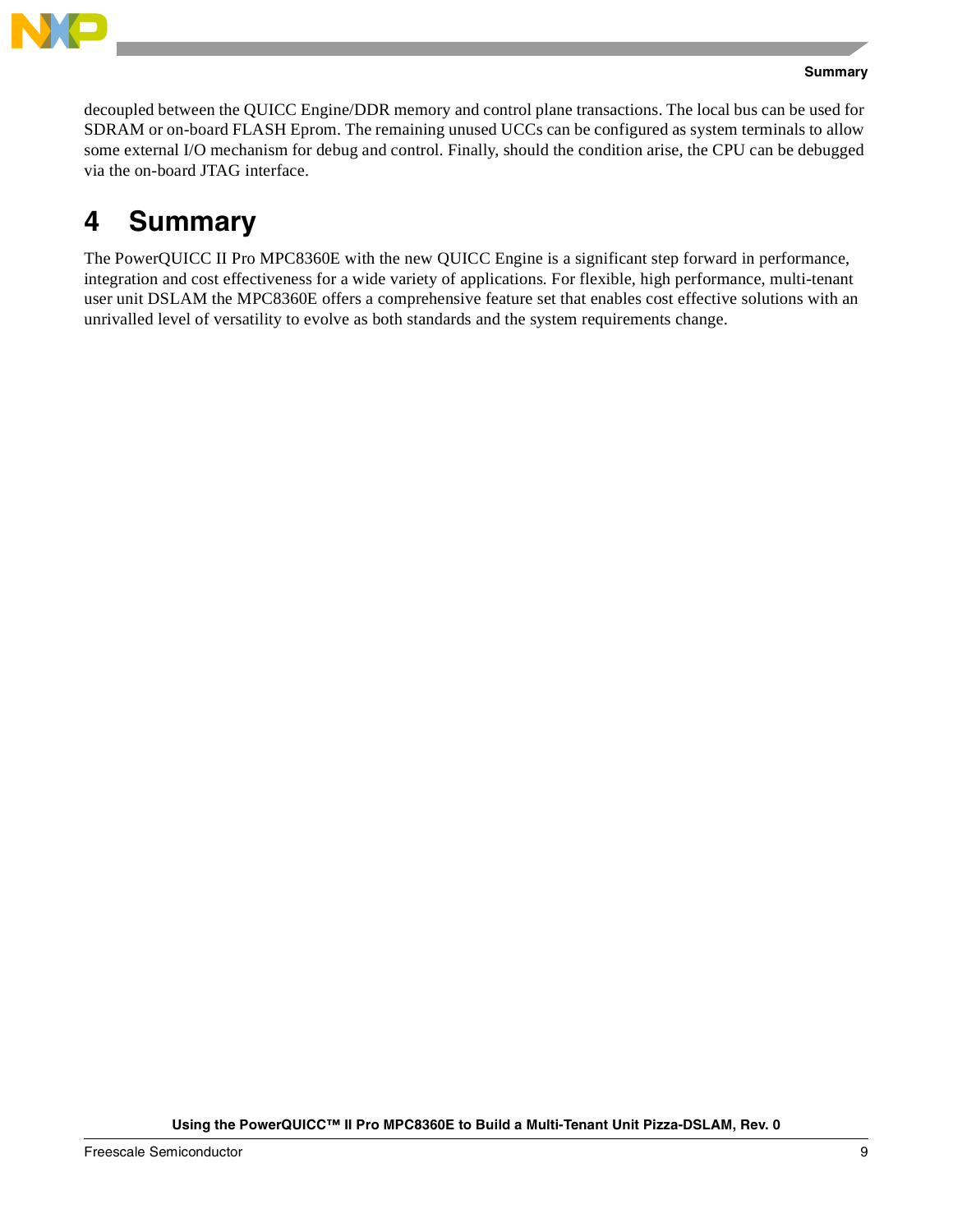

**Summary**

### **THIS PAGE INTENTIONALLY LEFT BLANK**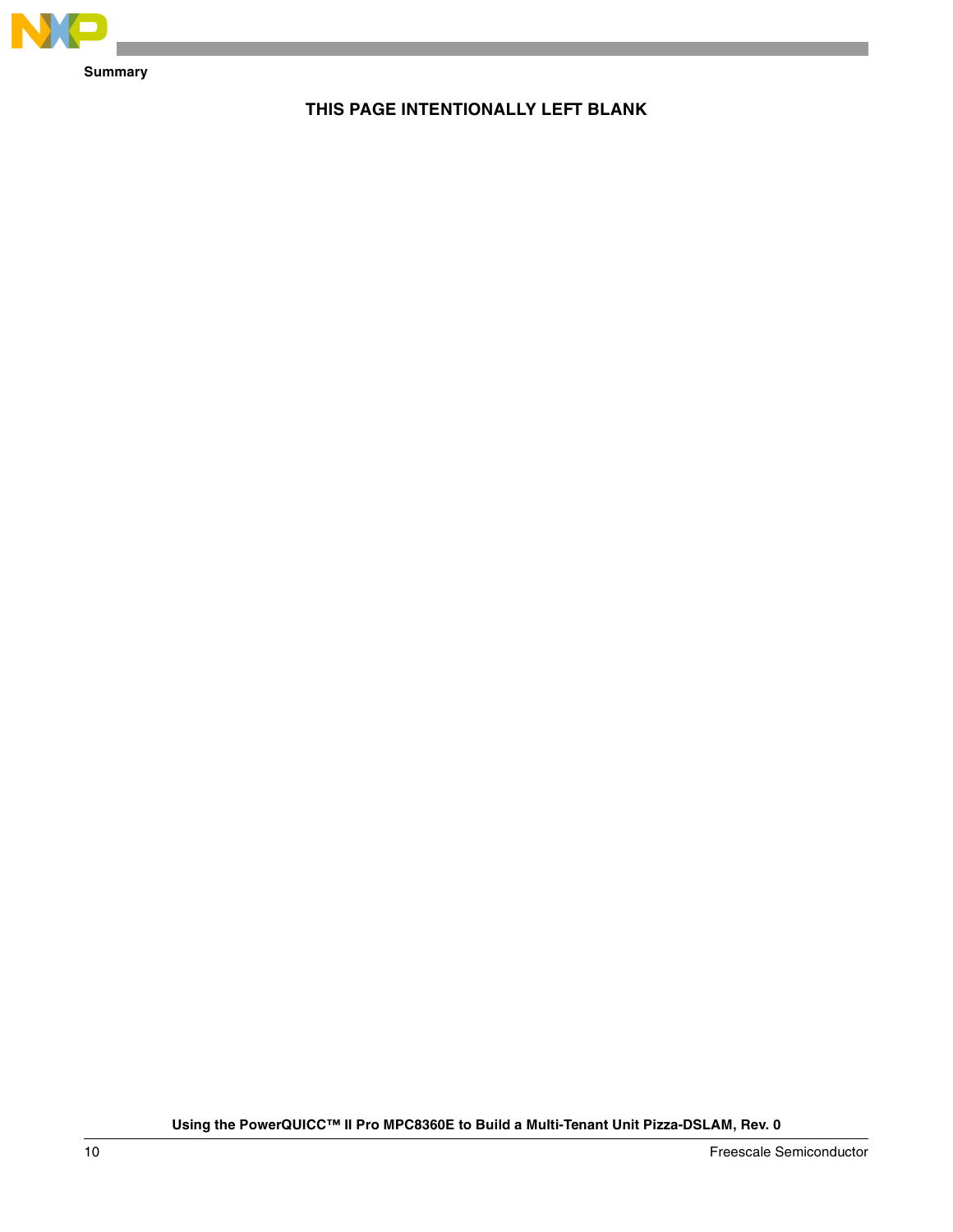

### **THIS PAGE INTENTIONALLY LEFT BLANK**